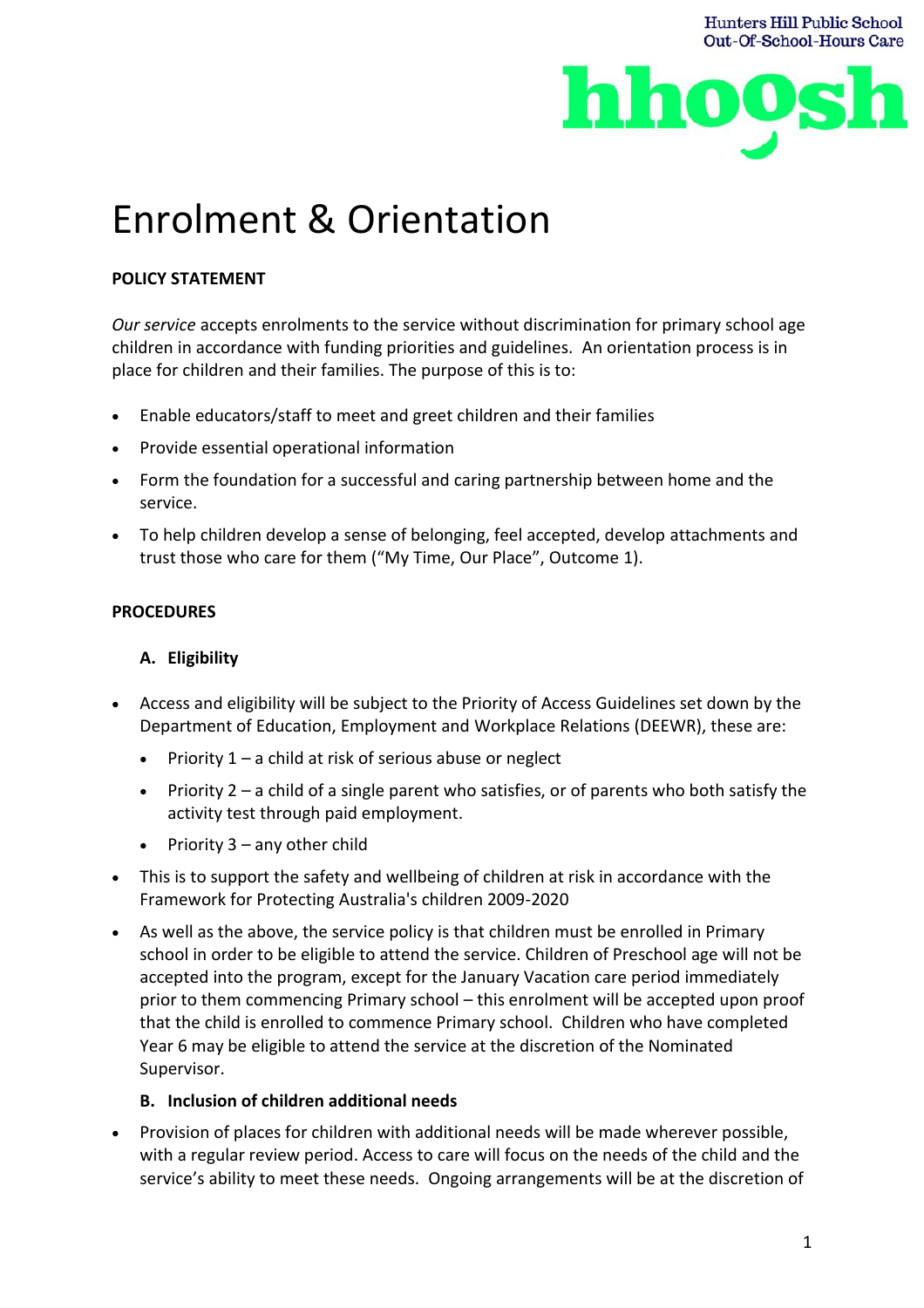

**Hunters Hill Public School** 

the Coordinator/Nominated Supervisor in consultation with management, parents and educators. Where children with additional needs have needs outside of the realm of daily service delivery, the service will seek the assistance from their local Inclusion Support facility to access funding, resources and advice.

# **C. Waiting list**

- Where demand for care exceeds the service's number of approved places, families will be placed on the service's waiting list.
- Waiting lists will be refreshed and reassessed annually. A request for updating family details and contact numbers will be sent to each family on the waiting list. If the service does not receive an updated reply, families will be removed from the list, as it is presumed the family is no longer requiring care.

## **D. Enrolment**

## **ENROLLING INTO THE SERVICE**

When a position is available the family will be contacted and an offer of care will be sent to the family.

#### **Before a child can attend care:**

- 1. An enrolment record must be completed for each child/ren.
- 2. The enrolment record must contain all details outlined in Regulations 160, 161 and 162 which includes but is not limited to personal, medical, and custodial details for each child, parent/guardian and emergency contacts along with any special requirements relating to that child.
- 3. All forms and documentation relating to the child's care for e.g. 'Risk Management Plans' must be completed.
- 4. Registration must be paid. (delete if not required, change what's different at your service)

The Coordinator will go through the enrolment process with families prior to starting care to ensure all details are completed and understood. If an individual is having difficulties filling out the enrolment form an enrolment interview can be requested. If required, this can be organised in the families first language.

Enrolment details are to be updated annually and when there are changes to a family's circumstances. Families are advised that it is their responsibility to notify staff of any changes to current details on their enrolment form.

**CCS**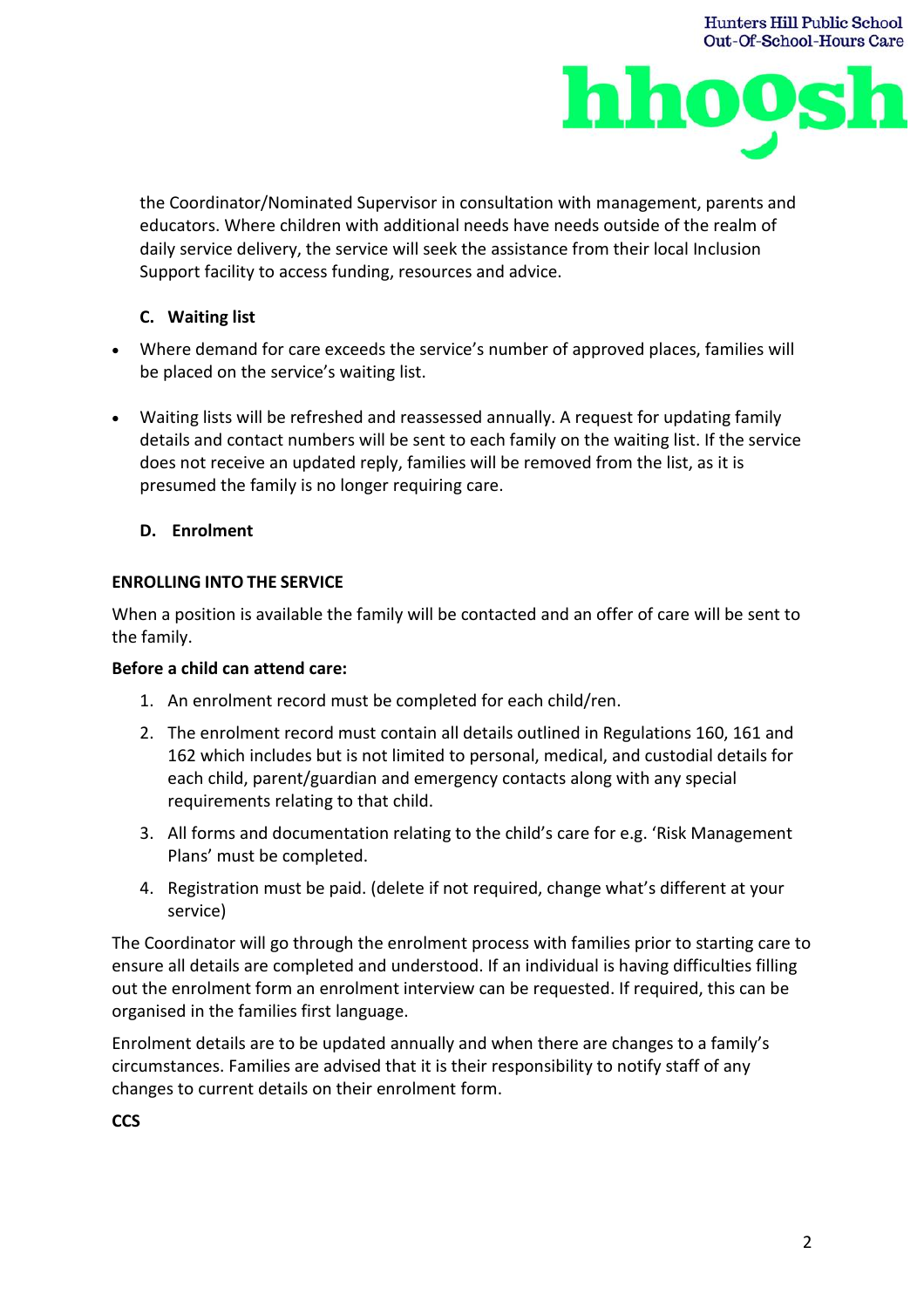



It is a requirement under Family Assistance Law for all children who attend child care to have an enrolment notice lodged with the Department regardless of their Child Care Subsidy eligibility status.

There are four steps to enrol a child into the Child Care Subsidy system

## **1. The parent or guardian makes a claim for Child Care Subsidy with Centrelink**

Families need to create or access their Centrelink online account via www.my.gov.au to lodge a Child Care Subsidy Claim for their child. Where possible parents or guardians should start the claim process before enrolling their child into the service. Centrelink will check and confirm the eligibility of the individual and child for Child Care Subsidy.

# **2. The provider (insert service name) and individual (family) agree on arrangement for care of a child**

The only type of arrangement that can enable families to receive Child Care Subsidy is called a 'Complying Written Arrangement'. A Complying Written Arrangement is an agreement to provide care in return for fees. An agreement of the sessions and fees that your child is booked into care must be signed by a parent/guardian and recorded, in either hardcopy (paper) or electronic form and kept by (insert service name)

## **3. The provider (Insert Service name) submits an enrolment notice**

Once the provider (Insert service name) has arranged with an individual (family), a new enrolment notice is created with the Department

# **4. The individual (family) confirms the enrolment**

After the provider (Insert service name) submits an enrolment notice for a child, the individual (family) will be notified and asked to review and check the enrolment notice details. This will occur through their Centrelink online account (or Express Plus mobile app), accessed via myGov at www.my.gov.au. Where an individual cannot access myGov, they can confirm their enrolment over the phone with Centrelink, or by visiting a Centrelink office. (Insert service name) will be notified through our software when the enrolment has been confirmed.

#### **Shared care / Separated families**

If a child's parents are separated, and either individuals (or their new partners) are liable for part of the cost of the child's child care fees, each individual will need to enroll their child into the centre and make their own claim for Child Care Subsidy to Centrelink.

Each parent will;

- need to agree their own 'Complying Written Arrangement' with (insert service name).
- be assessed separately for their entitlement to Child Care Subsidy, based on their income and activity levels, and
- be billed and invoiced individually for their share of care.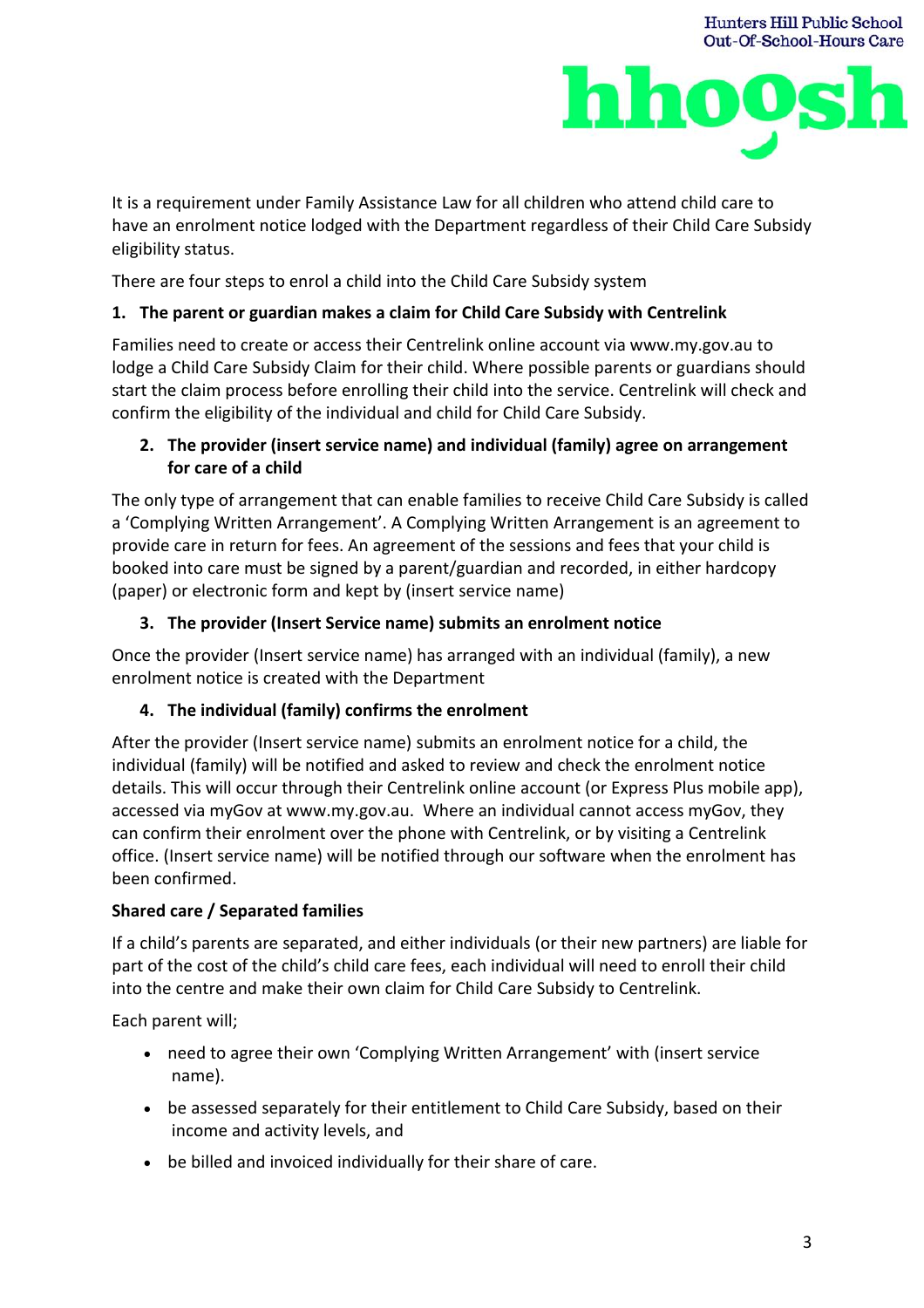

**Hunters Hill Public School** 

In all circumstances, including shared care arrangements, the allocation of 42 absences per financial year in which Child Care Subsidy can be paid relates to each child, not to each individual claimant.

Where families have separated after commencement of the Complying Written Arrangement, the parent who is the Child Care Subsidy claimant must notify Centrelink of this change in their circumstances.

Where the other parent who was not the Child Care Subsidy claimant wishes to receive Child Care Subsidy payments, they will be required to make their own claim, based on their individual income and activity levels.

If parents separate while care is being provided for their child under a single arrangement, they should advise (insert service name) (as well as Centrelink) of the separation as soon as possible. (insert service name) will create a new enrolment notice for the parent who was not previously the Child Care Subsidy claimant for the child, if that parent is taking on liability for the cost of some of the child care fees. Once parents have separated and have been separately assessed for Child Care Subsidy by Centrelink, entitlements will be calculated individually.

It is the responsibility of (insert service name) to ensure that each child's attendances are submitted under the enrolment for the parent with whom they have an arrangement and who is liable for paying the fees for those sessions of care.

If parents do not inform (insert service name) of their changed circumstances, then it is the parents' responsibility to resolve any disputes they may have regarding Child Care Subsidy payments and fees.

- Enrolments will not be accepted from families without full completion of the enrolment form. To secure the enrolment, parents are required to pay the enrolment fee and security deposit where necessary. Information about fees is included in the Fee Policy.
- Educators will use the enrolment process as a way to find out information about the child in regards to their likes, dislikes, strengths, interests, needs etc. The service will use this information to make the child feel safe and comfortable during their time in the service, particularly when they are new to the service.

# **E. Attendance and enrolment records**

- Accurate attendance records will be kept, which:
	- Records the full name of each child attending the service
	- Records the date and time each child arrives and departs
	- Is signed on the child's arrival and departure by either: - The person who delivers or collects the child
		- The Nominated Supervisor or an educator (Regulation 158); and
	- Meet the requirements of the Child Care Subsidy System
- An enrolment record for each child will be kept at the service which includes all details outlined in Regulations 160, 161 and 162.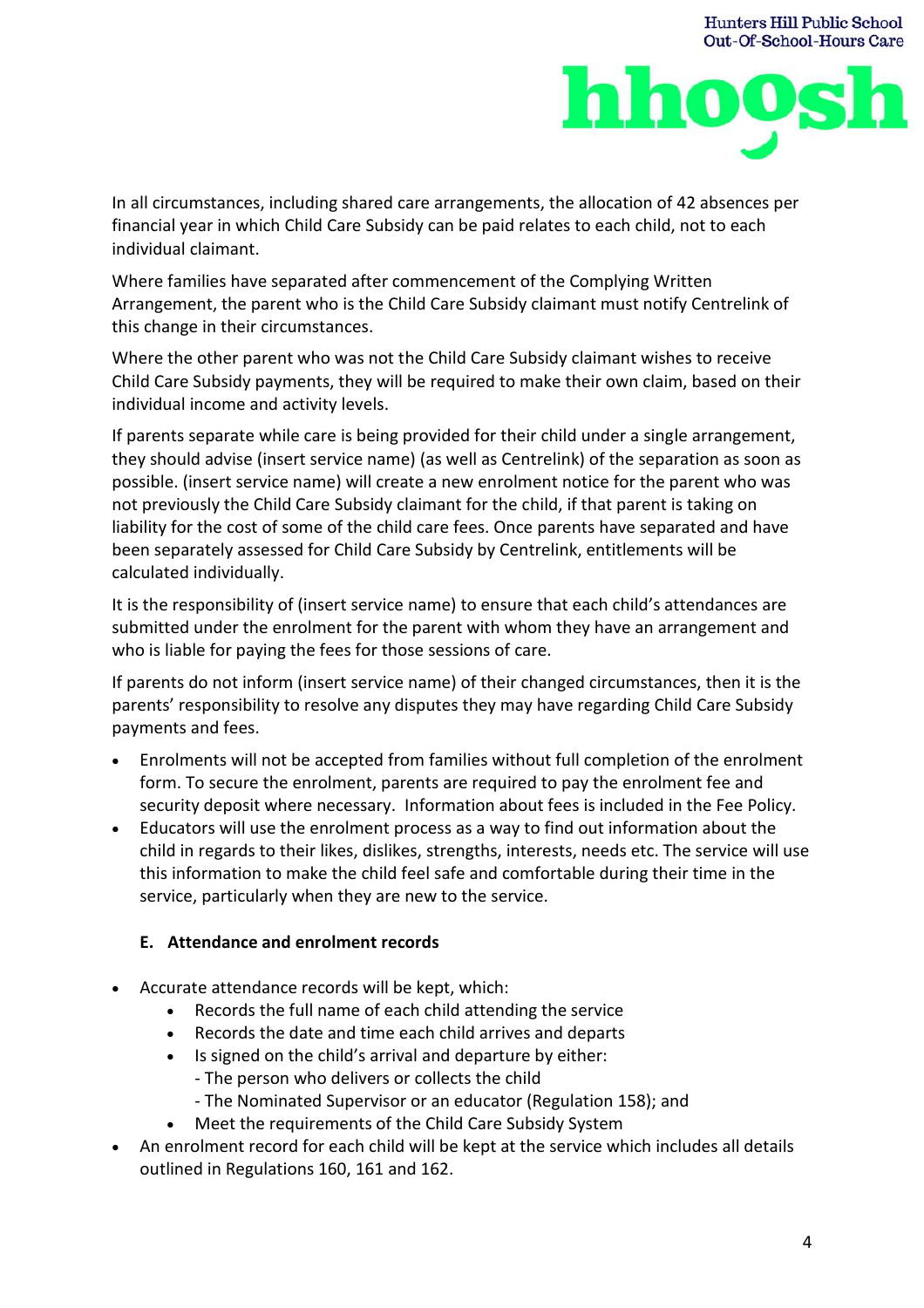



#### **F. Child's attendance once enrolled**

• The service's responsibility for the child begins when placed in the staff's care by parent or guardian, or when they arrive from school for the afternoon session. If a child is to be absent on a day they are normally booked, the family must notify the service as soon as possible. The rules for Allowable Absences under CCSS will be followed in relation to all absences.

The family may terminate care with notice of (insert cancellation period) if care is no longer required however notice must be provided via email or written notification. CCS guidelines will be followed once an enrolment is cancelled.

Cancellation of an enrolment may be initiated in two different situations:

- 1. A parent/guardian advises the service that no further care needs to be provided
- 2. The service identifies that care is no longer required or being provided (*CCS Ending Enrolments*)
- Should the need arise for a child's enrolment to be cancelled by the service due to extenuating circumstances such as behaviour management, the service will follow the Behaviour Guidance policy and procedures.

## **G. Confidentiality and storage of records**

• Enrolment information will be kept in strict confidence according to the services Confidentiality Policy. All enrolment records will be kept in a safe and secure place and kept for the period of time specified in the Regulations (Regulations 158, 159,160, 183).

# **H. Orientation**

- Families who are enrolling their child for the first time will be sent the Parent Handbook and the key policies for families prior to the child's first day at the service. If it is flagged that your child has a medical condition, then additional medical conditions policy will be provided to the family.(r91) Families should read this handbook so that their child is prepared for their first day at the service and to give them time to complete all relevant forms.
- Parents should advise educators when they are greeted that it is their child's first day at the service and the educator's will introduce themselves and guide them through the sign-in/out process, check that all relevant forms and authorities have been signed and show them around the service.
- Educators will introduce the child to other children and engage them in an activity. The educator will remain with the child until they are settled and comfortable in the new environment. Educators will carefully monitor the child whilst in the service to ensure they are settling in.